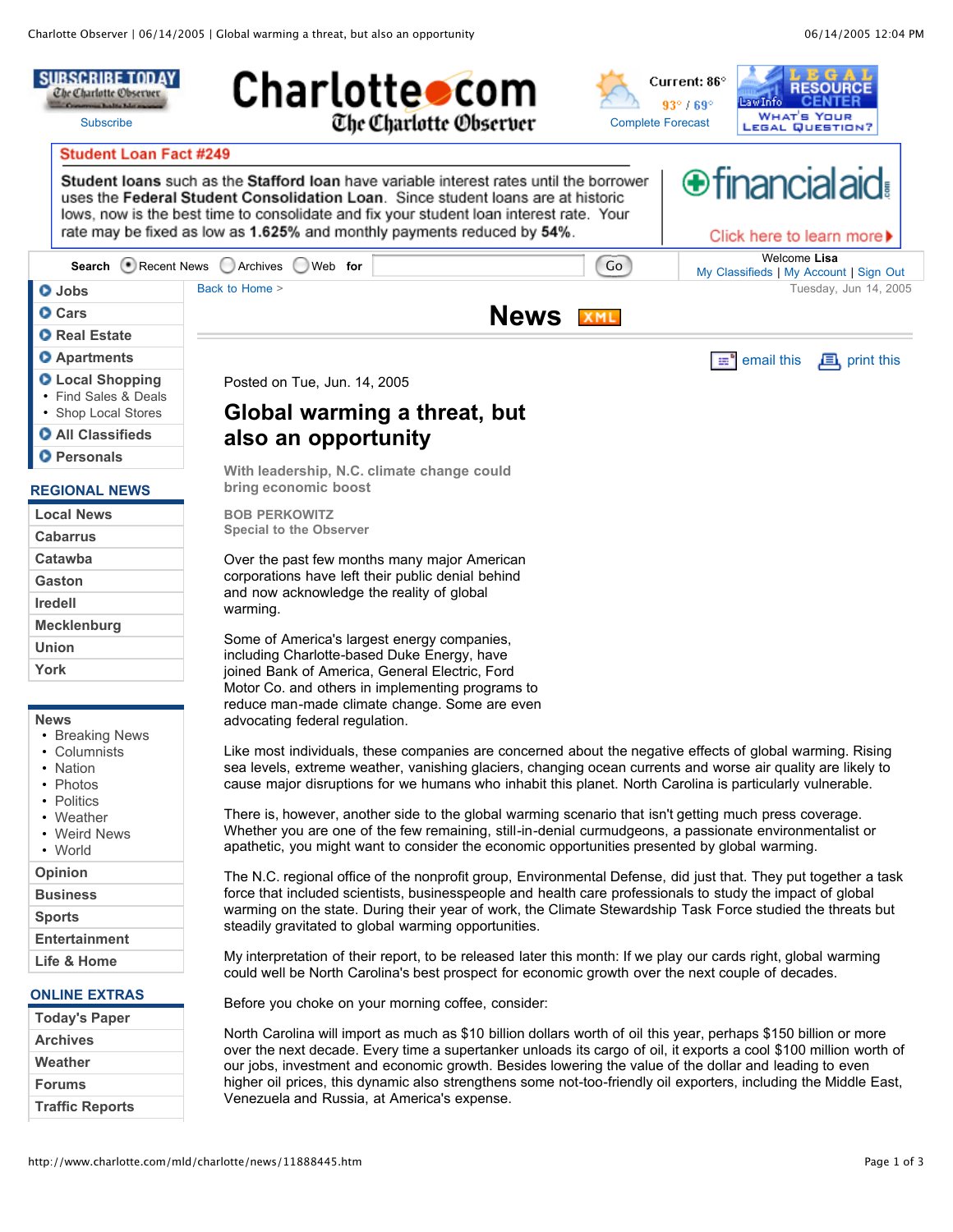| <b>Ads From Observer</b>     |
|------------------------------|
| <b>Local Coupons</b>         |
| <b>Celebrations</b>          |
| <b>Yellow Pages</b>          |
| <b>Maps &amp; Directions</b> |
|                              |

## **SITE SERVICES**

| <b>RSS</b>              |
|-------------------------|
| Place an Ad             |
| Contact Us              |
| <b>Contact Observer</b> |
| <b>Feedback</b>         |
| <b>E-Edition</b>        |
| <b>Staff Listing</b>    |

**THE DAY IN PHOTOS**



**» Today's photos**

**» Photo Gallery**

If North Carolina takes a leadership role in addressing global warming, lower spending on oil would be just one of the stimulative effects on consumers and businesses.

Global warming pollutants now have a price. The emerging carbon emissions marketplace is expected to develop into one of the world's largest commodity markets. N.C. farmers and forestland owners could earn millions of dollars in credits for carbon sequestration. Even our large swine industry could generate more than \$50 million annually in carbon credits by capturing methane gas emissions.

In addition, North Carolina's nascent biofuels, wind, solar and fuel-cell industries could develop into a multibillion-dollar annual alternative energy sector, creating tens of thousands of new jobs. Every local community in the state would also benefit from investments in energy conservation and sales of alternative energy systems.

State leaders, including Charlotte's own N.C. Reps. Martha Alexander and Becky Carney, are starting to act to address global warming. A handful of bills have been introduced to study the issue, promote biofuels and encourage cleaner cars. We also need a policy that is directly oriented toward our economic growth opportunities.

North Carolina showed amazing foresight in creating Research Triangle Park. Dozens of companies in diverse fields have set up shop, generating more than \$1.2 billion in salaries and a multiple of that in overall economic benefit for the state. Similar vision in preparing for the challenges and opportunities of global warming can be an even bigger economic driver.

The economic opportunity of global warming will only be realized with state leadership. We need to encourage Gov. Mike Easley, state agencies and other elected representatives to put North Carolina on a path to economic growth through addressing climate change.

When Environmental Defense's Climate Stewardship Task Force report comes out, I encourage you to request a copy from its Raleigh office, (919) 881-2601.

The report starts a critical dialogue that can align our economic and environmental goals and tap into North Carolina's visionary and entrepreneurial spirit.

**Bob** 

**Perkowitz** 

*Observer community columnist Bob Perkowitz of Charlotte is a businessman and environmentalist. Write him c/o The Observer, P.O. Box 30308, Charlotte, NC 28230-0308, or at rperks282@aol.com.*



| $\equiv$ <sup><math>\blacksquare</math></sup> email this |  | $\mathbf{E}$ , print this |
|----------------------------------------------------------|--|---------------------------|
|----------------------------------------------------------|--|---------------------------|